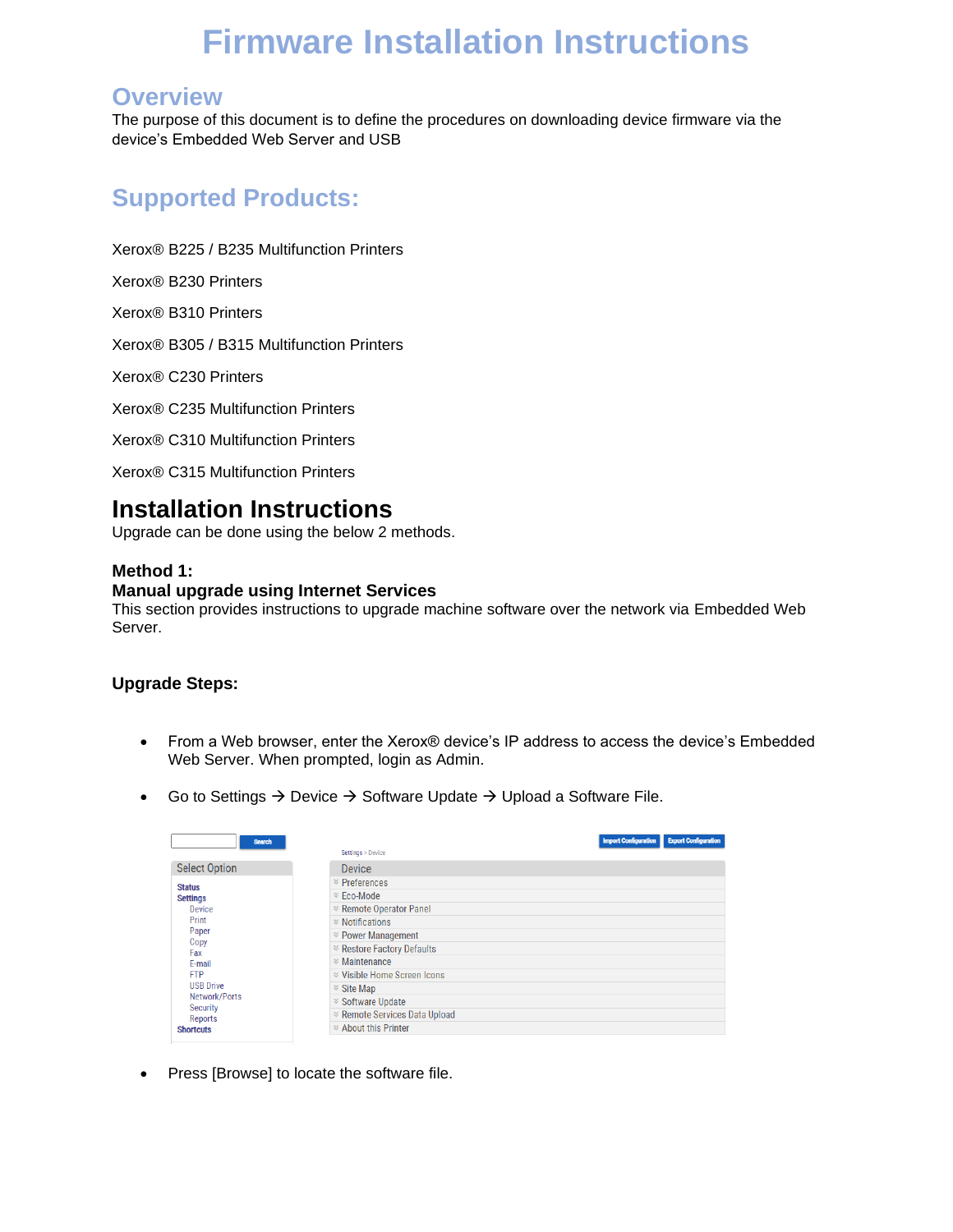| <b>Status</b>                   |                      |                  |
|---------------------------------|----------------------|------------------|
| <b>Current Version</b>          | MXI SG 075 024       | <b>Check Now</b> |
| <b>Remote Services Policies</b> |                      |                  |
| Allow device to receive updates |                      |                  |
| <b>Daily Check Time</b>         | 12:00 PM             |                  |
| <b>Installation Schedule</b>    | Daily<br>$\check{ }$ |                  |
| Time                            | 09:00 PM             |                  |
|                                 | <b>Save</b>          | Reset            |
| <b>Upload a Software File</b>   |                      |                  |
| <b>Browse for file</b>          |                      | <b>Browse</b>    |
|                                 |                      |                  |
|                                 | <b>Upload</b>        | Reset            |

- Press [Upload]
- Device prompts the below popup where "xxx" shows the current version in the device and "yyy" shows the new version for which device will upgrade

| Update Firmware:                                           | $XXX \rightarrow$ | <b>YYY</b>   |
|------------------------------------------------------------|-------------------|--------------|
| This operation will:                                       |                   |              |
| • Update the printer firmware code<br>• Reboot the printer |                   |              |
| Do you still want to start this operation?                 |                   |              |
| <b>Cancel</b>                                              |                   | <b>Start</b> |

• Press [Start]. Once the firmware upload is successful, below prompt displays.



Note: Software Installation will begin several minutes after the software file has been submitted to the machine. The installation progress can be monitored from the Local UI.

#### **Method 2: Upgrade Using USB:**

If your device is equipped with a front USB port the firmware can be updated through that port.

- Prepare the USB drive by formatting and wiping the drive
- Load the firmware onto the USB drive
- Insert the USB drive into the Front USB port of the device
- Once the USB is inserted, device displays with below options.